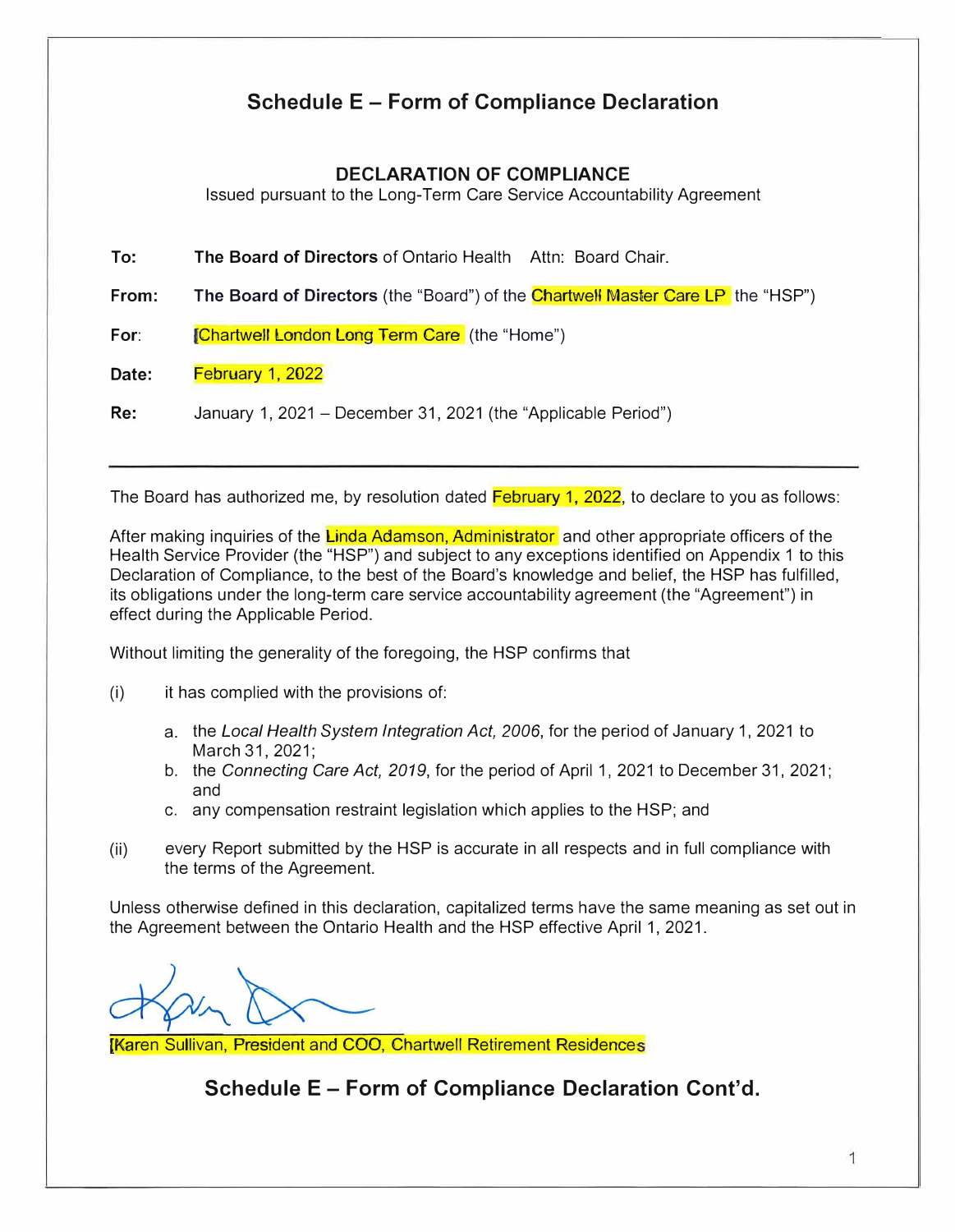# **Appendix 1 - Exceptions**

We have met all obligations under the LSAA with no material exceptions.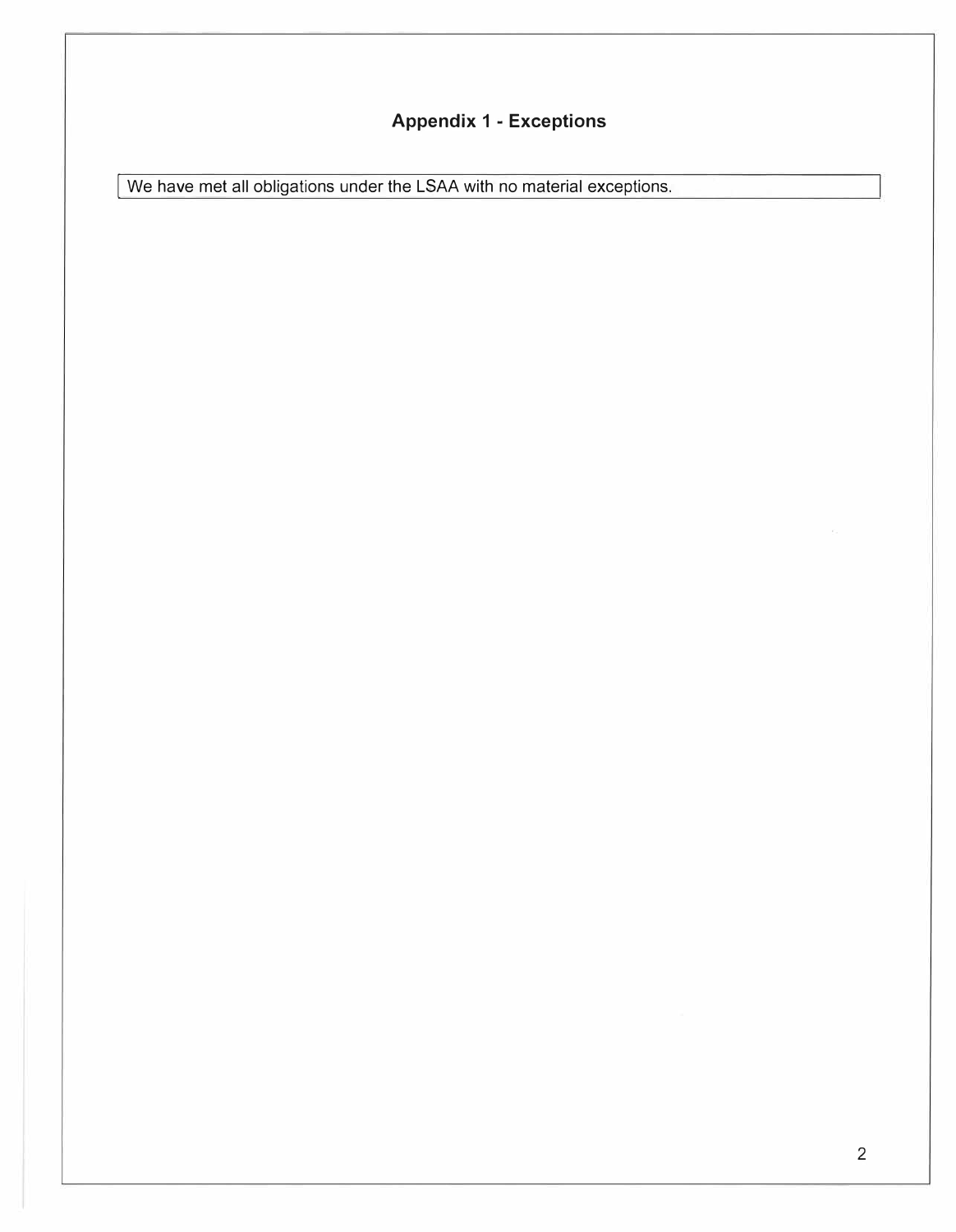

March 4, 2022

Karen Sullivan President and Chief Operating Officer Chartwell Master Care LP 100 Milverton Drive, Suite 700 Mississauga ON, L5R 4H1

#### **In Respect of Services Provided at:**

Chartwell Aylmer Long Term Care Residence, 3408 Chartwell Elmira, 1908 Chartwell London Long Term Care Residence, 4459 Chartwell Parkhill Long Term Care Residence, 2622 Chartwell Royal Oak Long Term Care Home, 4485

#### **DELIVERED ELECTRONICALLY**

Dear Karen:

#### **Re: CCA s. 20 Notice and Extension of Long-Term Care Home Service Accountability Agreement - Multi-Home ("Extending Letter")**

The *Connecting Care Act, 2019* ("CCA") requires Ontario Health ("OH") to notify a health service provider when OH proposes to enter into, or amend, a service accountability agreement with that health service provider.

OH hereby gives notice and advises Chartwell Master Care LP (the "HSP") of OH's proposal to amend the long-term care home service accountability agreement - multi-home (as described in the CCA) currently in effect between OH and the HSP (the "SAA").

Subject to the HSP's acceptance of this Extending Letter, the SAA will be amended with effect on March 31, 2022 as set out below. All other terms and conditions of the SAA will remain in full force and effect.

The terms and conditions in the SAA are amended as follows:

- 1) **Term**  In section 2.1, "March 31, 2022" is deleted and replaced by "March 31, 2023".
- 2) **Schedules**  The Schedules in effect on March 31, 2022 shall remain in effect until March 31, 2023, or until such other time as may be agreed to in writing by OH and the HSP.

Unless otherwise defined in this letter, all capitalized terms used in this letter have the meanings set out in the SAA.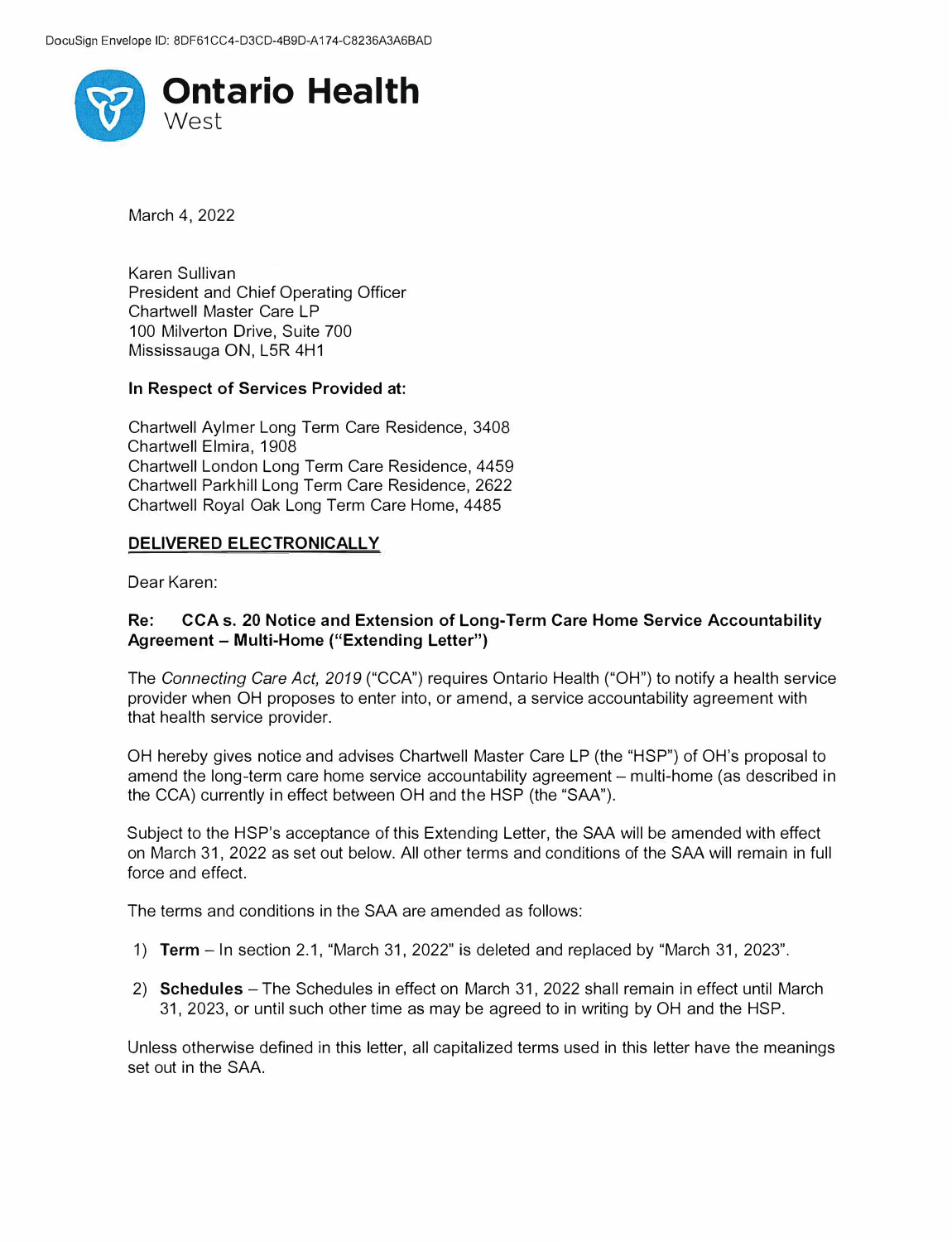CCA s. 20 Notice and Extension of Long-Term Care Home Service Accountability Agreement - Multi-Home ("Extending Letter") March 4, 2022

Please indicate the HSP's acceptance and agreement to the amendments described in this Extending Letter by signing below and returning one full electronic copy of this letter by e-mail no later than the end of business day on March 25, 2022, to Jolene Sankey, Administrative Assistant at OH-West-Reports@ontariohealth.ca.

The HSP and OH agree that the Extending Letter may be validly executed electronically, and that their respective electronic signature is the legal equivalent of a manual signature.

Should you have any questions regarding the information provided in this Extending Letter, please contact Mark Brintnell, Vice President, Performance, Accountability and Funding Allocation at Mark.Brintnell@ontariohealth.ca.

Sincerely,

Susan aige

Susan deRyk Chief Regional Officer Ontario Health Central and West

c. Matt Anderson, Chief Executive Officer of Ontario Health